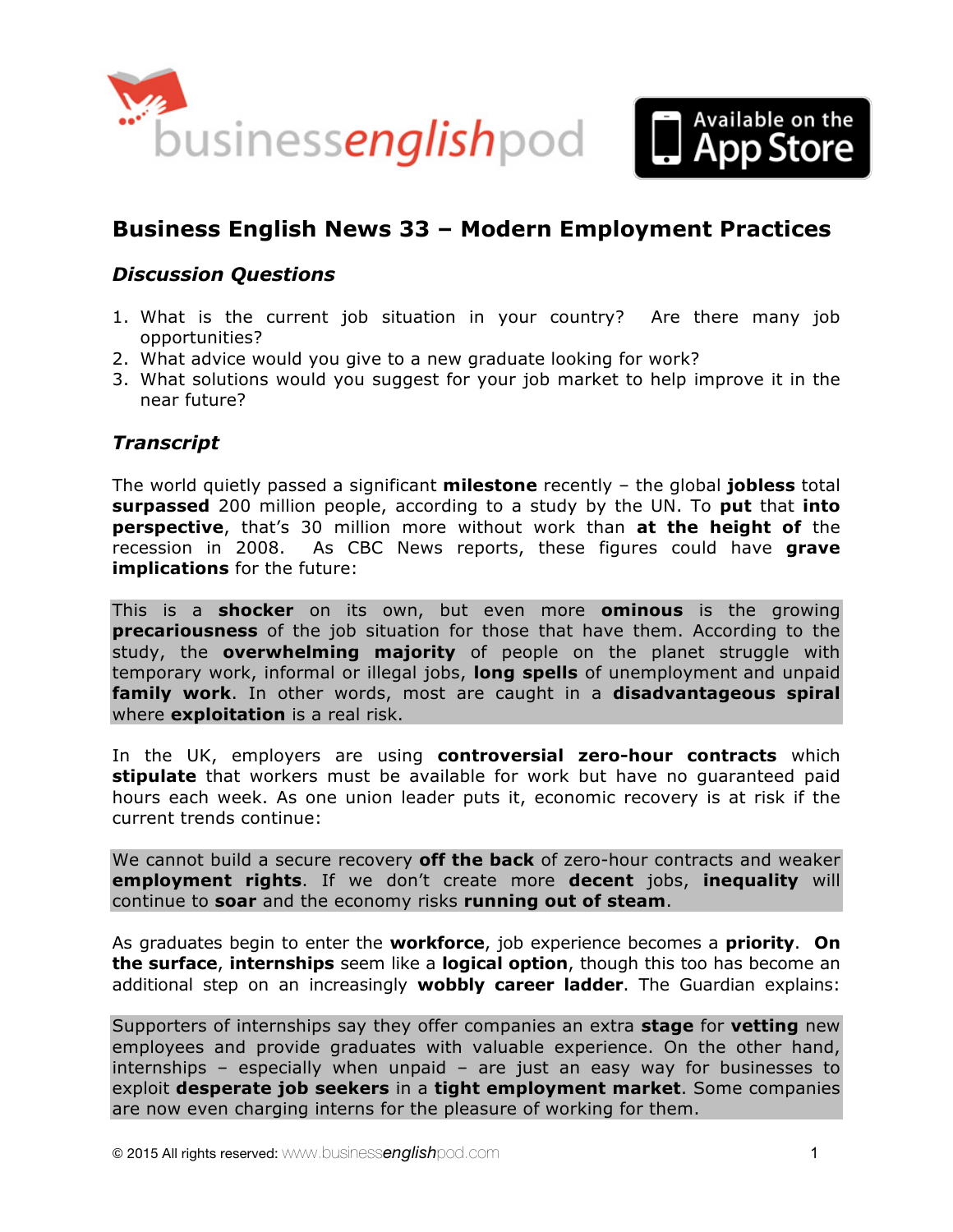But it's not only about the lack of **job stability** or experience. This rise in the '**precariat**' may lead to a lost generation of youths. As a report carried out by the United Way in Toronto suggests, this uncertain future has far-reaching effects:

**Precarious** work leads not only to **poverty** but also an increase in welfare and mental health issues. If left **unchecked**, the **social consequences** of these changes in our labor market will not only affect the ability of people to build **stable** and **fulfilling** lives, but it will threaten our region's capacity to develop a competitive workforce.

In China, a shift toward the **trades**, rather than competing to **gain** admission to a top university has begun among this year's 7.5mil **grads**. As the South China Morning Post explains, this has led the government to **rethink** its approach:

Unless one has graduated from an **elite university**, employment prospects are uncertain. Yet, graduates of **vocational colleges land** jobs **readily**. In this context, Beijing is considering **rebalancing** its mix and may convert 600 universities to **refocus** on vocational education.

At the United Nations International Labor Organization, Mr. Guy Ryder, recently **called** for a global debate on the future of work. Moving forward, one can only hope for a change to the **status quo**:

The issues of jobs, equity, sustainability of **human security**, **labor mobility**, **social dialogue** and much more that need to be **tackled** in a future of work **initiative** are almost **by definition** the key policy issues of our time; issues that governments and social partners everywhere are **grappling with**.

A recent study by the IMF concluded that **income inequality** is harming economies worldwide, calling it the "**defining challenge** of our time." The study **drew attention to** global inequality, dismissed "**trickle-down**" **economics**, and urged governments to target policies toward the bottom 20 percent of their citizens, stating:

More **lax** hiring and firing **regulations**, lower **minimum wages relative to** the **median wage**, and **less prevalent collective bargaining** and trade unions are associated with higher market inequality. If the **income share** of the top 20% increases, then GDP growth actually declines, suggesting that the benefits do not trickle down. In contrast, an increase in the income share of the bottom 20% is associated with higher GDP growth.

Naturally, these changes will take time, but the concern is that not enough is being done to stop this move into **uncharted waters**. As the Huffington Post concludes:

Unemployment is the **fuel** for **social unrest** and even **revolution**. Today's socalled "jobless recovery" is not something that GDP growth or further improvements in the **business cycle** can change. Growing unemployment is not **cyclical**; it's **secular** and **structural**. No one knows how to fix this **unprecedented** situation.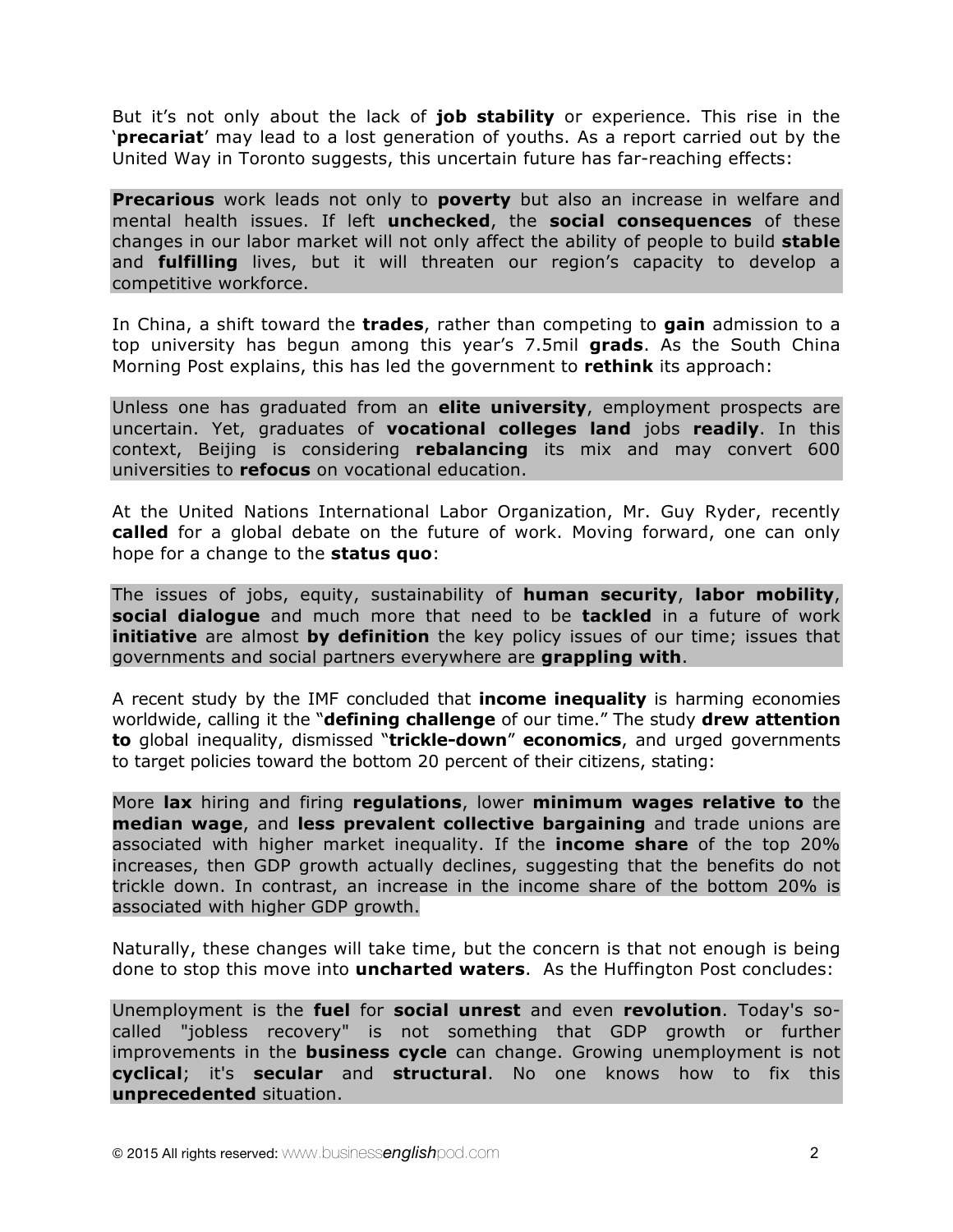#### *Vocabulary*

Milestone: An important mark or result; "The Supreme Court's decision on Obamacare will stand as a milestone in its 226-year history."

Jobless: Those who are unemployed or without a job.

To surpass: To exceed or be superior to; "China's GDP is expected to surpass the USA by 2025."

To put something into perspective: To compare with something similar to give a clearer, more accurate idea; "You can put your worries into perspective when you realise how many people in the world are so much worse off than you."

At the height of something: The top or peak of a situation; "She was at the height of her career when she suddenly decided to go back to university to study law."

Grave: Serious, severe, or critical; "Economists have taken a very grave view of the future of the financial markets."

Implication: Future effect or repercussion; "The implication of Greece leaving the Euro is completely uncertain; nobody knows what will happen!"

Shocker: Something that surprises; "It's a shocker, for sure. None of us thought we'd be laid off today."

Ominous: Pessimistic or unpromising; "I don't have such an ominous view of the future. I think things will improve quite quickly."

Precariousness/Precarious: Instability unpredictability, or uncertain; "We didn't realize how precarious the situation was for our business until it was too late."

Overwhelming majority: The clear majority; "An overwhelming majority of us voted for the new labour agreement. It was nearly 75% in favor."

Long spells: Extended periods; "After long spells without a reply, Stefano finally had 4 companies call him for an interview."

Family work: Working for your own family in a shop or agriculture. This work may be unpaid, or low paid, and unregistered.

Disadvantageous: Lacking an advantage or benefit; "The new employment scheme is disadvantageous to both women and new graduates. We need to correct it immediately."

Spiral: a progressive rise or fall of prices, wages, etc., each responding to an upward or downward stimulus provided by a previous one; "If Greece returns to the Drachma, they may face an inflationary spiral, where prices will rise significantly."

Exploitation: Treating someone unfairly in order to benefit from their work; "His refusal to pay his staff minimum wage was absolutely exploitation in my opinion."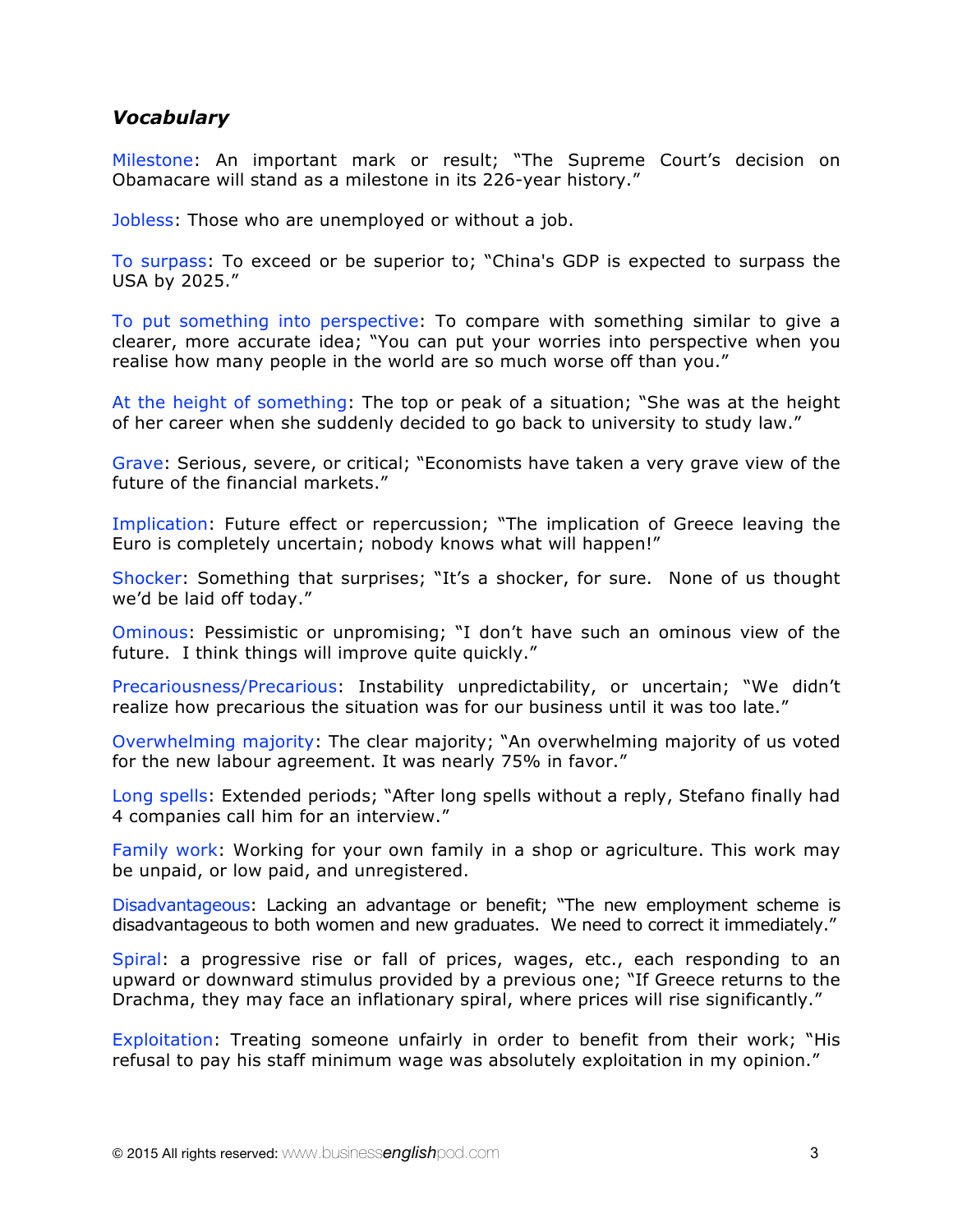Controversial: Something that is subject to controversy or prolonged public debate; "It's a controversial decision, but it's impossible to make all of the people happy all of the time."

Zero-hour contracts: Also known as casual contracts, zero-hour contracts allow employers to hire staff with no guarantee of work.

To stipulate: To require or demand; "The terms of our agreement stipulate that we must charge a flat rate for this kind of work."

Off the back of: To use something as support, or immediately following; "The change in policy comes off the back the old CEO being replaced."

Employment rights: Federal and/or state laws that, over time, have established various rules that govern the employer-employee relationship.

Decent: Reasonable, acceptable, or rational; "Dean was offered a decent salary and work conditions in a different sector, so he decided to try something new."

Inequality: Disparity, disproportion, or imbalance; "The OECD has asked for financial sector reforms to fight inequality and lift economic growth in developed nations."

To soar: Increase rapidly and substantially; "Apple's profits have soared since they developed the iPhone."

To run out of steam: To lose momentum and fail; "Toward the end of the meeting, Alberto seemed to run out of steam, leaving us with no summary or conclusion."

Workforce: All the people working or available to work, as in a nation, company, industry, or on a project.

Priority: The most urgent or important thing that must be done; "Our priority is to increase profits for the shareholders, plain and simple."

On the surface: Superficially, to all outward appearances; "On the surface, it seems like a good plan. If we check the details though, there are some big problems."

Internship: A temporary position with an emphasis on on-the-job training rather than merely employment, and it can be paid or unpaid.

Logical option: A choice or decision that makes (the most) sense.

Wobbly: Unstable, uncertain, or unsure; "The Shanghai stock index has been very wobbly over the last 3 months, see huge drops and huge gains.

Career ladder: The progression from entry level positions to higher levels of pay, skill, responsibility, or authority.

Stage: Platform, area, or environment; "The stage was set for critical negotiations between Greece and the Troika."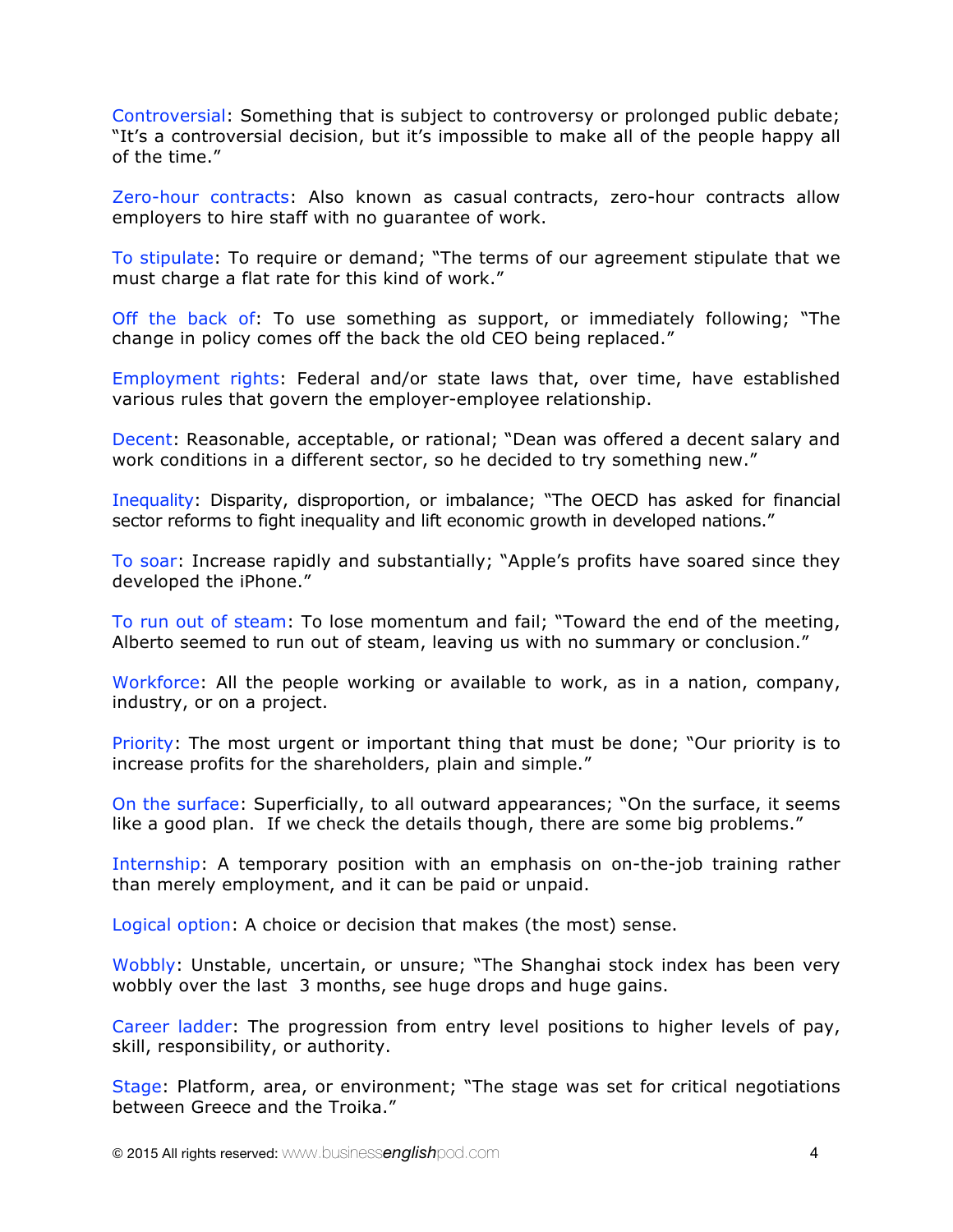To vet: make a careful and critical examination/analysis of someone or something; "Presidential nominees spend a considerable amount of time vetting their vice presidential candidates."

Desperate: Without hope, or willing to sacrifice greatly to achieve something; "Dexter spoke to the HR manager was desperate to get some help solving the conflict with his co-worker."

Job seeker: Someone who is actively looking for a job.

Tight: Competitive or without much ability to move; "The competition for the head trainer role will be really tight; a number of really qualified people have applied."

Employment market: Where employers look and compete for workers and in which workers look and compete for employment; "The longer people have been unemployed, the harder it is for them to compete in the labour market."

Job stability: Having employment that is secure and is unlikely to change.

Precariat: A combination of the words "precarious" and "proletariat", meaning those who are trapped in precarious lives with neither material nor psychological welfare.

Poverty: The state of being extremely poor; "Millions of families worldwide are living in poverty."

Unchecked: Not controlled or not prevented from happening; "How did these problems go unchecked for so long?"

Social consequences: The impact of an event or action on a social environment.

Stable: Resistant to sudden change or deterioration; "A stable economy is the aim of every government."

Fulfilling: Gratifying, satisfying, or enjoyable; "Although I find my job very fulfilling, I'm always looking for ways to continue to grow both personally and professionally."

Trades (professions): A job requiring manual skills and special training or education; "Trades such as electricians and plumbers are needed in almost every aspect of society."

To gain: To obtain, achieve, or secure; "After I spent 3 hours on the phone with the IT department, I was finally able to gain access to the company intranet."

Grad: Graduate, someone who has completed a course or program; "In North America, many university grads take a year off to travel."

To rethink: To reconsider, reassess, or reexamine; "With oil prices so low, we needed to rethink our business plan for this year."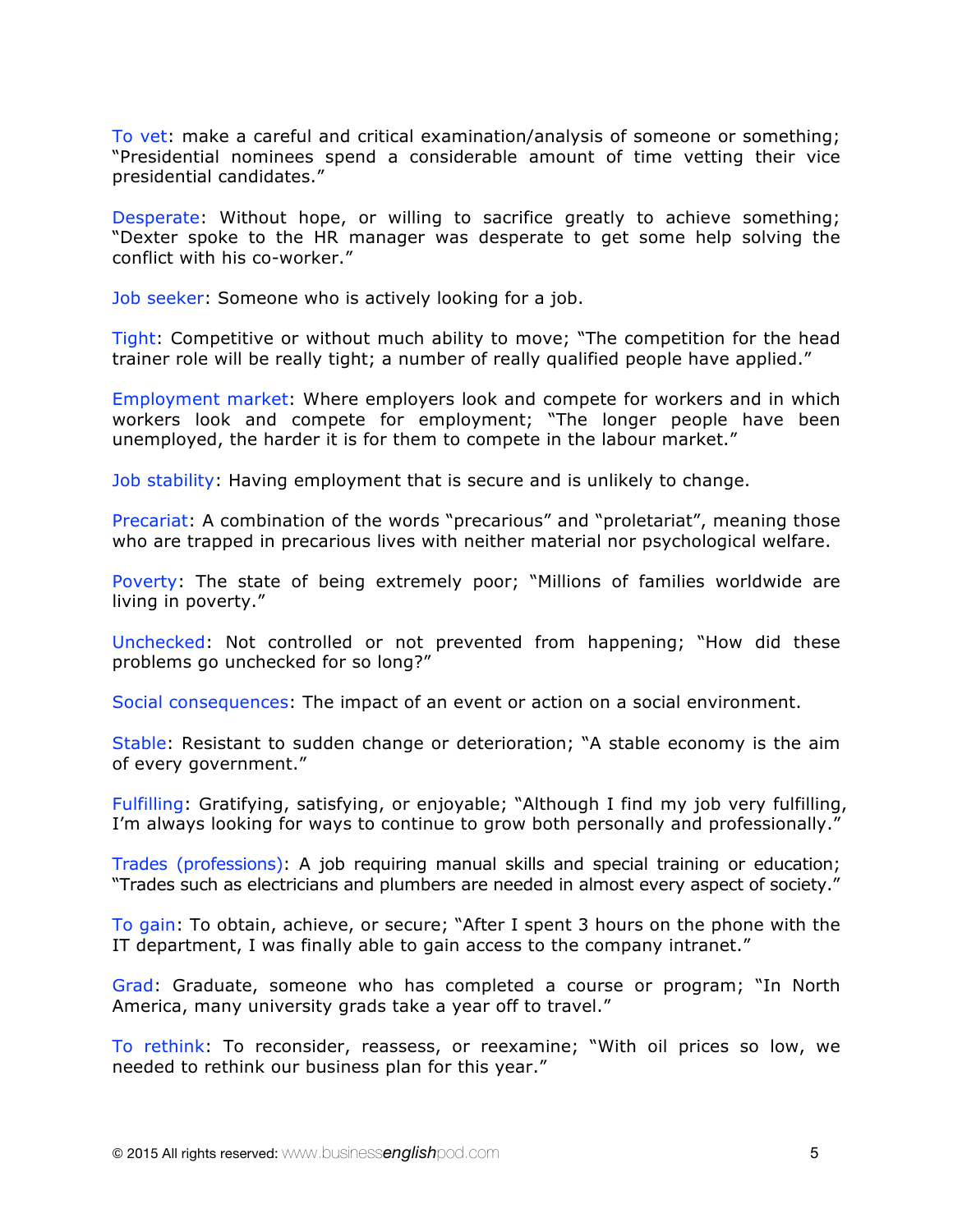Elite university: A university with an extremely high level of instruction or reputation; also known as a 'top university' or 'key university'.

Vocational college: A higher-level learning institution that specializes in teaching technical or trades skills.

To land: To win or secure; "We landed a huge new project with Samsung last week!"

Readily: Promptly, quickly, or easily; "With technology readily available to many people, communication has changed significantly in the last 10 years."

To rebalance: To return something to balance; "We used the profits to rebalance our portfolio with about 55% US stocks, 20% foreign, and 25% bonds and cash."

To refocus: To change the emphasis or direction of one's attention; "I know she has some personal troubles right now, but Sheila needs to refocus her attention on her work."

To call for: To request or ask for; "A meeting will be called for the end of the month in order to discuss a potential merge with another marketing firm."

Status quo: The current situation or the way things are now.

Human security: providing stability and safety for the citizens of a country.

Labor mobility: The ease with which workers are able to change job or work in different economies.

Social dialogue: Communication among members of a society intended to bring change or raise awareness to a certain cause.

To tackle: To try to deal with or solve a problem or issue; "The new president says that he'll tackle the national debt over his four-year term."

Initiative: The readiness or ability to begin action; "The young worker showed a lot of initiative in making an important decision that was required while his boss was unavailable."

By definition: Because of the nature of someone or something.

To grapple with: To try hard to understand a difficult idea or to solve a difficult problem; "The government continued to grapple with the issue of public transport."

Income inequality: The extent to which income is distributed in an uneven manner among a population.

Defining challenge of our time: A difficult task or obstacle that makes that period unique.

To draw attention to: To bring someone's focus or attention to something; "I would like to draw your attention to the data on the bottom of the screen."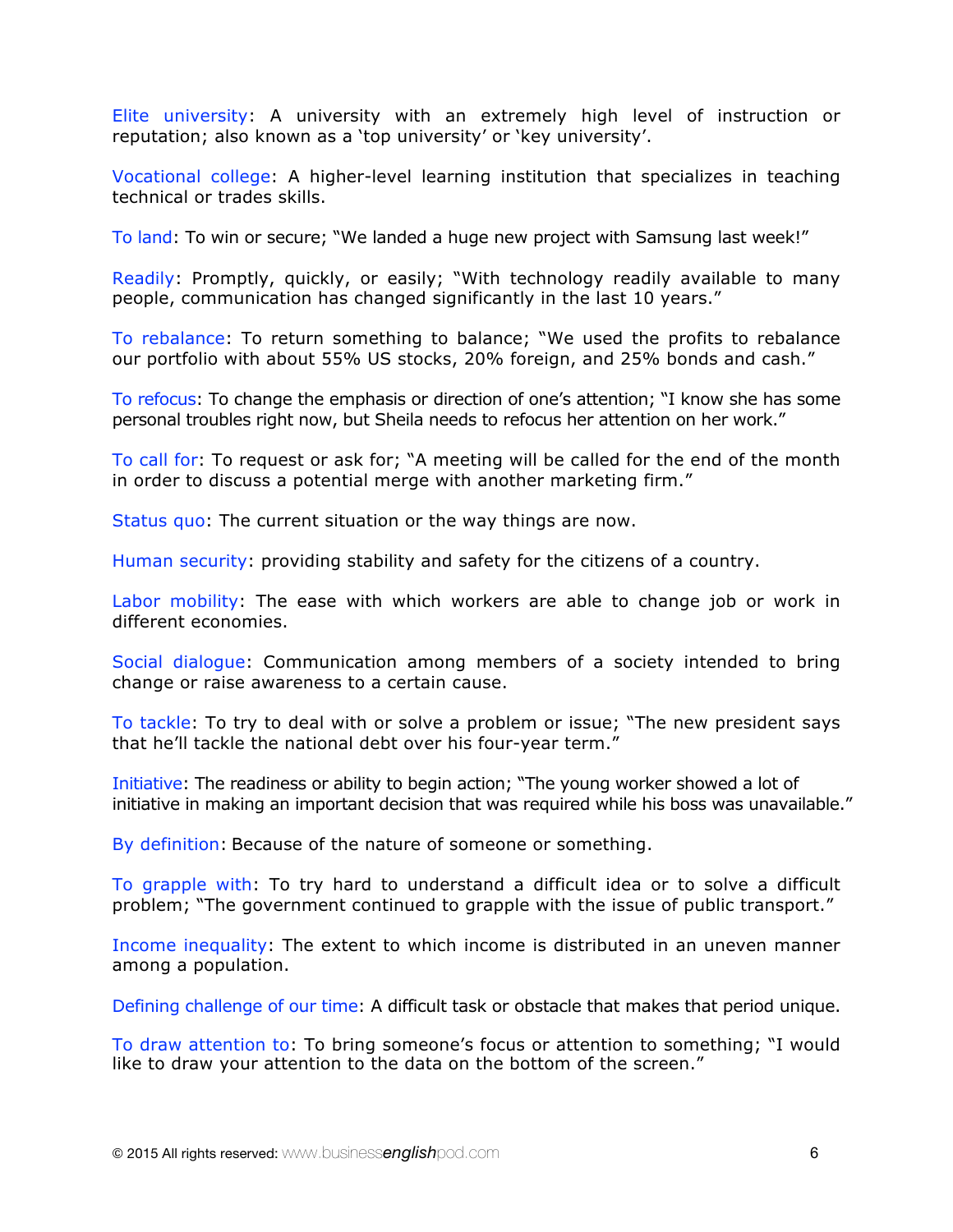Trickle-down economics: The theory that economic benefits provided to upper income level earners will help society as a whole by providing wealth for lower income earners and creating jobs.

Lax regulation: Policy that is not strict or severe.

Minimum wage: The lowest wage (usually hourly) permitted by law; "In the US, the minimum wage is \$7.25/hr for all states."

Relative to: In comparison with; "Relative to its size and population, the state of Oregon has a huge number of start-ups."

Median wage: The boundary between what the highest 50% of earners are paid and what the lowest 50% of earners are paid.

Less prevalent: Very common in a particular place or among a particular group; "This negative trend is less prevalent among the smaller companies in our sector."

Collective bargaining: A group that negotiates contracts and work conditions between an employer and their employees.

Income share: The proportion of income that a certain group receives compared to everyone else.

Uncharted waters: A situation that is not familiar and may be dangerous; "If Greece leaves the EU, the global financial markets will see itself in uncharted waters."

Fuel: The cause of an event or situation, or what can cause it to become bigger or more serious; "Increased investment in business is the fuel for economic recovery."

Social unrest: The state of when the normal social order becomes disrupted; rebellion, revolt, riots can all be considered forms of social unrest.

Revolution: The sudden, sometimes violent, overthrow of an existing system.

Business cycle: The changes in economic activity that an economy experiences over a period of time.

Cyclical: Recurrent, or occurring in cycles; "The cyclical nature of Christmas decorations means we only see these shops for a short period."

Secular: Related to things that are not religious, spiritual, or sacred.

Structural: Related to the existing political or economic structure; "Correcting structural unemployment requires a lot of reforms to a country's economy."

Unprecedented: Something that has never occurred before and is without precedent; "Such an action by a prime minister is unprecedented."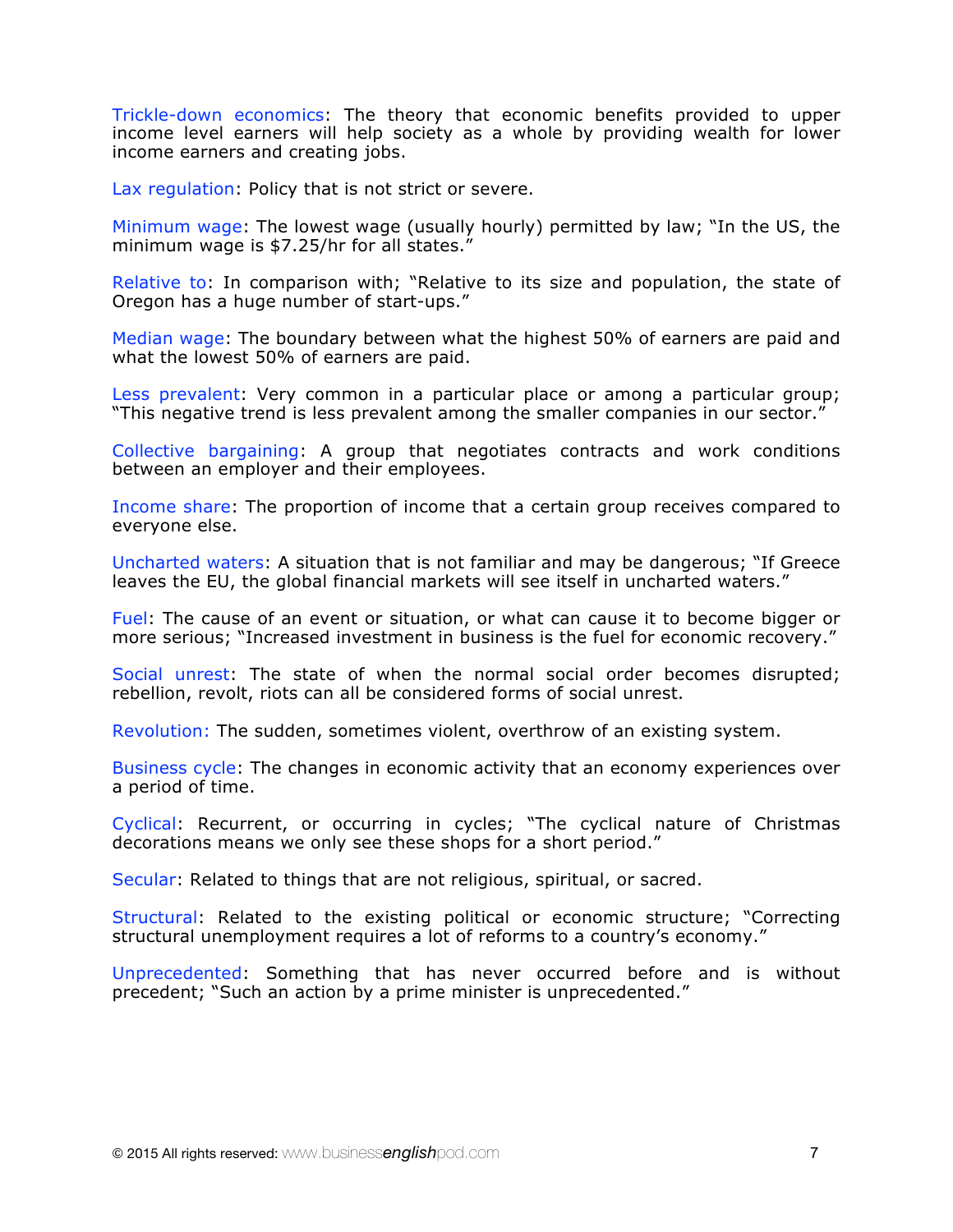## *Language Review*

#### **A. Collocations**

Make colocations from this lesson by matching words from each column below.

| 1. Long       | A. Inequality      |  |
|---------------|--------------------|--|
| 2. Logical    | <b>B.</b> Mobility |  |
| 3. Collective | C. Consequences    |  |
| 4. Social     | D. Option          |  |
| 5. Business   | E. Spells          |  |
| 6. Income     | F. Waters          |  |
| 7. Uncharted  | G. Cycle           |  |
| 8. Labor      | H. Bargaining      |  |

#### **B. Review Quiz**

- 1. "The only \_\_\_\_\_\_\_\_ in the contract is that we must give them 60 days notice if we want to change providers."
	- a. gravity
	- b. controversy
	- c. stipulation
	- d. fulfillment
- 2. "What we need is a series of \_\_\_\_\_\_\_\_ reforms, not just simple policy changes."
	- a. Social
	- b. Shocker
	- c. Secular
	- d. Structural
- 3. "The head of FIFA has been \_\_\_\_\_\_\_\_\_ in a very complex scandal that is sure to damage the entire organization."
	- a. Exploited
	- b. Implicated
	- c. Prioritized
	- d. Stabilized
- 4. Which of the following scenarios would most likely occur after long-term unemployment in an economy?
	- a. Social unrest begins
	- b. Social dialogue reduced
	- c. Business cycle adjusted
	- d. Minimum wage changed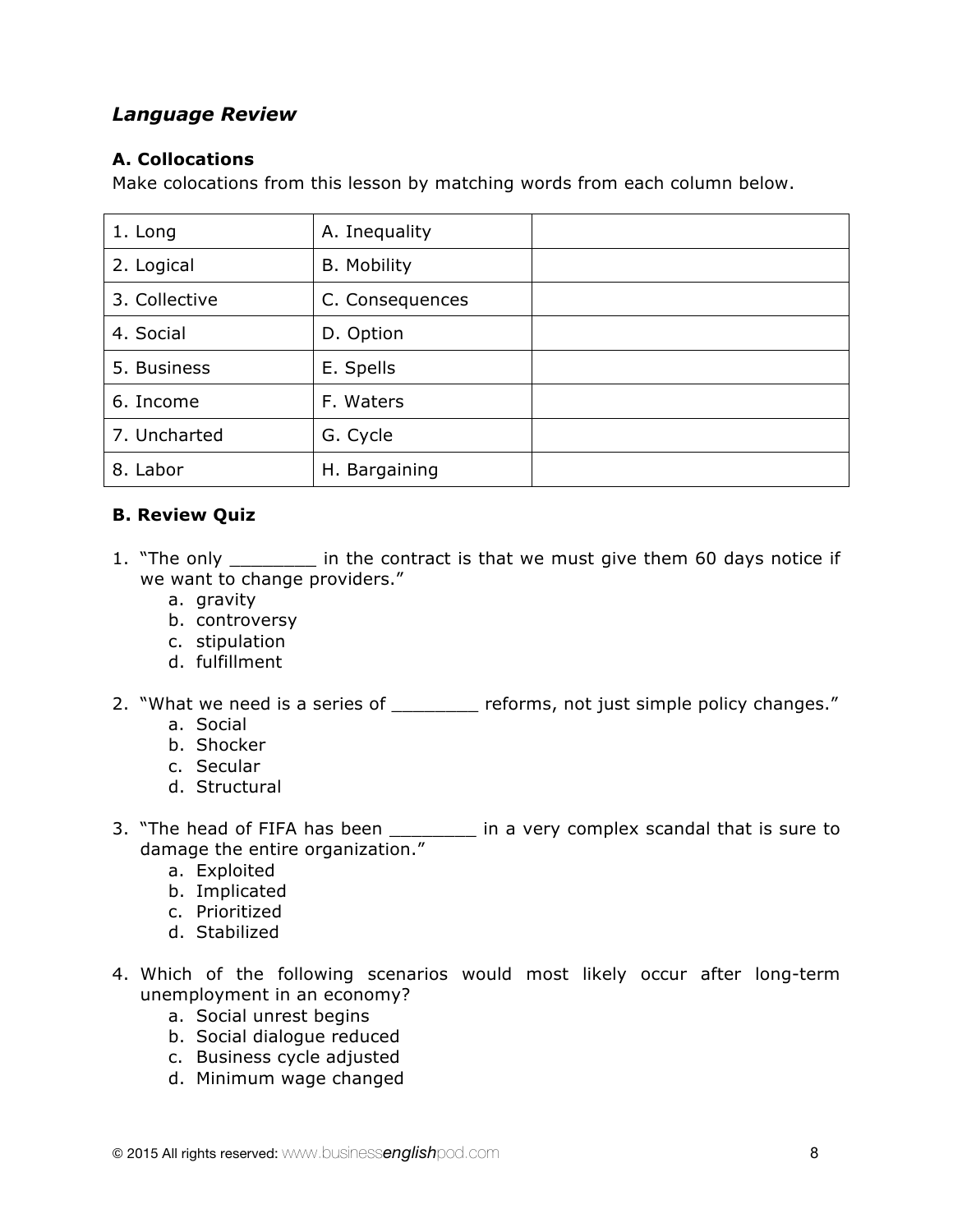- 5. Which of the following expressions is synonymous with "at a first glance"?
	- a. Off the back of
	- b. On the surface
	- c. At the height of
	- d. Out of steam
- 6. Given the situation, the entire financial model needs to be  $\hspace{1.6cm}$ ; there's just too much inequality today.
	- a. Rethink
	- b. Rethinks
	- c. Rethought
	- d. Rethinking
- 7. "It's an ominous sign when we see these exchange rates out of control like this."
	- a. Spirals
	- b. Spiraled
	- c. Spiral
	- d. Spiraling
- 8. Which of the following terms is frequently used in a football/soccer context?
	- a. Soar
	- b. Tackle
	- c. Surpass
	- d. Wobble
- 9. "I've been \_\_\_\_\_\_\_ with this problem for months, and the only solution I can see is reducing our team by about 30 people."
	- a. Grappling
	- b. Stipulating
	- c. Refocusing
	- d. Gaining
- 10."Profits have \_\_\_\_\_\_\_\_ in slowly, but we're still in start-up mode, so we know it will take time to develop the business."
	- a. Cycled
	- b. Fueled
	- c. Unchecked
	- d. Trickled